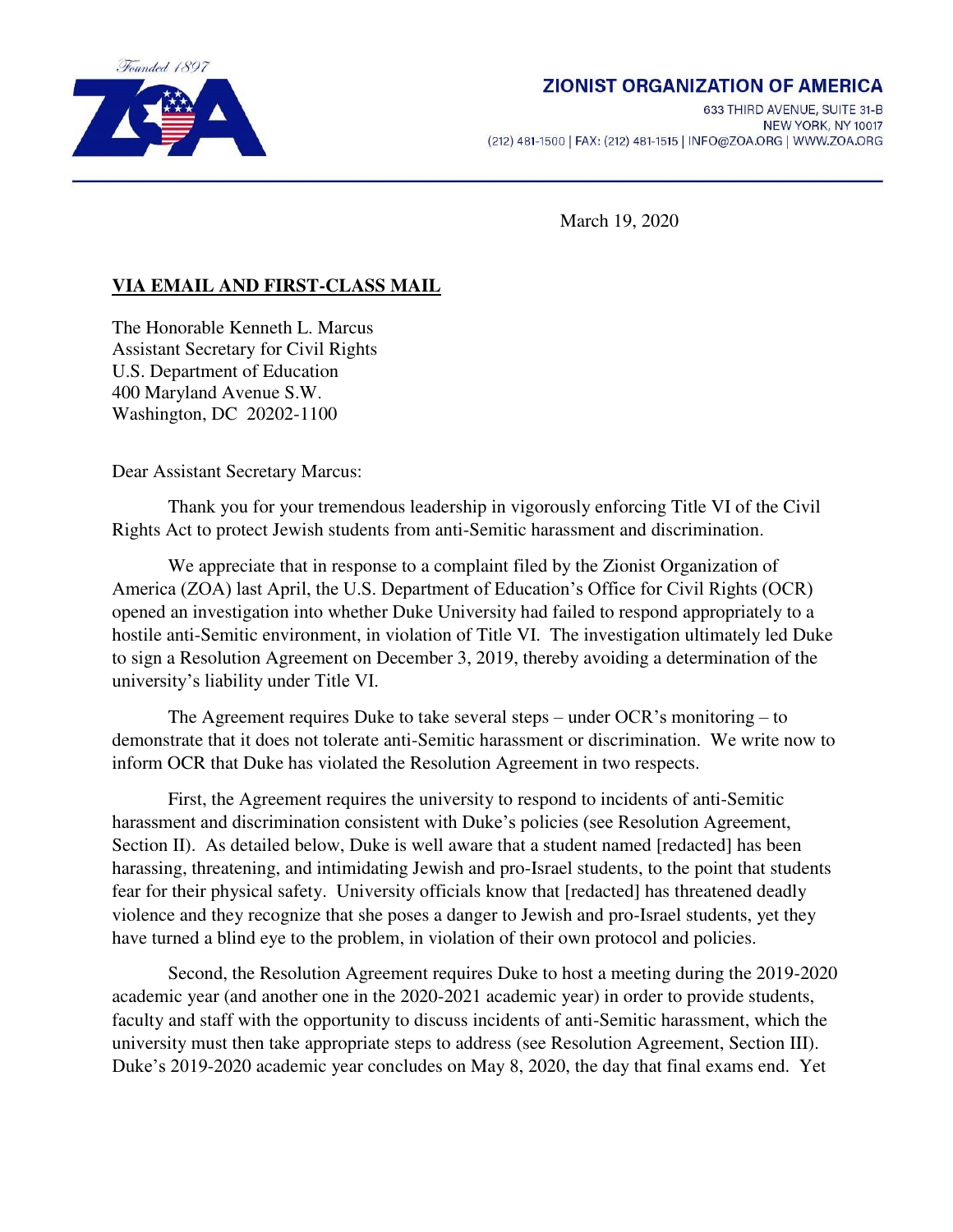students have reported to us that Duke has not scheduled the required meeting, in violation of the Agreement.

For these reasons, we respectfully request that OCR: (1) reopen the ZOA's Title VI complaint against Duke University, supplemented by the allegations contained in this letter; (2) investigate whether Duke violated the Resolution Agreement; and (3) investigate whether Duke is failing to remedy a hostile anti-Semitic campus environment in violation of Title VI. Details of the ongoing problems are set out below.

### Jewish Students have Endured Anti-Semitic Harassment and Intimidation and Threats of Deadly Violence, which Duke has Mishandled and Failed to Satisfactorily Address

[Redacted] – an undergraduate student at Duke – has a long history of harassing "Zionists" – meaning Jews – on the Duke campus. For example, when Tzipi Livni, a former Foreign Minister of Israel, was scheduled to speak at Duke on October 23, 2019, Duke's student paper, *The Chronicle*, published a column falsely accusing Livni of committing war crimes. Two Jewish students who are members of a pro-Israel group called Duke Israel Public Affairs Committee (DIPAC) published an opinion piece refuting the outrageous accusation and substantiating Livni's long record as a peacemaker.

[Redacted] responded on Twitter with an ugly, foul-mouthed attack on Livni, the two Jewish students and their student group, posting: "Tzipi Livni is a pussy ass bitch and you two are pussy ass bitches for defending her. And f—k DIPAC."

At the Livni event itself, [redacted] – and other members of her anti-Israel, anti-Semitic group that calls itself "Students for Justice in Palestine" (SJP) – deliberately disrupted it. They stood up and shouted at Livni as she tried to speak, to the point that the program could not continue for several minutes. (See https://www.youtube.com/watch?v=7Co\_r1Yp9mc; [redacted] is speaking from approximately [redacted].)

[Redacted] and members of SJP violated Livni's right to speak and the right of students and others to assemble and learn from her. Duke strongly and unequivocally protects these rights, at least on paper. According to Duke's [policy](https://registrar.duke.edu/sites/default/files/bulletins/DCS%20Guide%20Full%202019-2020.pdf) on "pickets, protests, and demonstrations," the university "protect[s] the right of voluntary assembly, to make its facilities, available for peaceful assembly, to welcome guest speakers, to protect the exercise of these rights from disruption or interference." Noting that disruptive conduct is not the exercise of "academic freedom," Duke makes it clear that it "will not allow disruptive or disorderly conduct on its premises to interrupt its proper operation. Persons engaging in disruptive action or disorderly conduct **shall** be subject to disciplinary action, including expulsion or separation, and also charges of violation of law" [emphasis added].

Duke's policies thus mandated that [redacted] and the other SJP protestors be severely punished for their reprehensible behavior. But Duke did not punish them, nor did the university take any steps to protect the rights of Livni and those who assembled to hear her. University police were present during the harassment and disruption, but reportedly did nothing to stop it. (In contrast, at an April 2019 featuring anti-Semite and Israel-basher Linda Sarsour, Duke's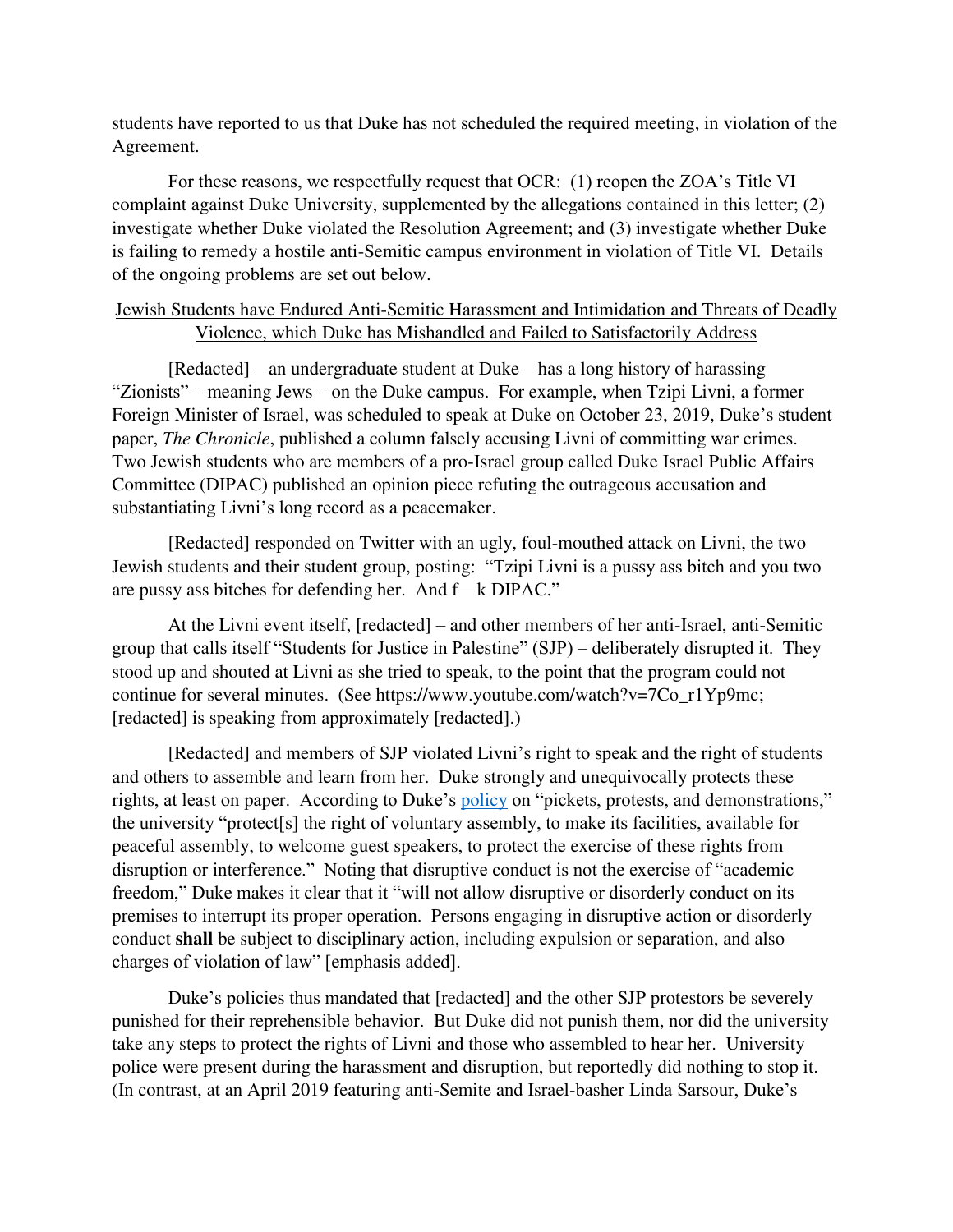response was immediate when a protestor interrupted Sarsour during the question-and-answer period; security [removed](https://www.dukechronicle.com/article/2019/04/linda-sarsour-duke-university-islam-intersectionality-womens-march-protester) the protestor from the room right away.)

[Redacted] also has a long history of bullying and engaging in demeaning name-calling of Jewish and pro-Israel students. As just one of many examples, she falsely and outrageously accused DIPAC of being "a hate group" and "a racist anti-Palestinian organization made up of a bunch of racist clowns." In fact, there is nothing hateful, racist or anti-Palestinian about DIPAC; it is a bipartisan group that works to support and strengthen the U.S.-Israel relationship.

[Redacted] is open about her intent to harass Jewish and pro-Israel students. In one Twitter post directed to DIPAC, she wrote: "Racists will get bullied, PERIOD." In another, directed to a member of DIPAC who is Jewish and an open supporter of the Jewish state of Israel, [redacted] wrote, "Peepee Poopoo [redacted], and tell your organization to stop being racist and you won't get bullied."

 On November 13, 2019, [redacted] posted a photo of DIPAC students, covering each student's face with a clown face, along with this message: "Because y'all are a bunch of racist clowns." [Redacted] made this clown picture her cover photo on Twitter and Facebook. Her actions frightened Jewish students, particularly those who were targeted in the doctored photo.

 Several Jewish students immediately filed complaints with Duke's Office of Student Conduct. Jeanna McCullers, an Associate Dean with the Office of Student Conduct, responded, requesting to meet with each complainant.

At the meetings, Ms. McCullers assured each student that the university would conduct a thorough investigation of [redacted]'s conduct in accordance with university policies. She assured them that there would be a disciplinary hearing at which the students would have the opportunity to be heard.

Ms. McCullers also understood that [redacted] posed a genuine physical danger to Jewish and pro-Israel students. In her meeting with two of the Jewish students who had filed harassment complaints, Ms. McCullers advised them to "watch your backs" and "watch out for each other." She warned them that [redacted] might be dangerous and advised them to ask police to walk them to class if they felt threatened or at risk for their physical safety.

Jewish students made it clear to Ms. McCullers that they feared for their safety. One emailed Ms. McCullers with the subject line "Please keep us SAFE." Referring to the photo of DIPAC students, which [redacted] had doctored with superimposed clown faces, this student wrote: "I don't feel safe on campus. I am not a racist clown and I am relying on DUKE and YOU to protect my safety. I am the girl in the blue dress."

Another Jewish student emailed Ms. McCullers to tell her that because of another of [redacted]'s tweets, "I am terrified to walk to class right now. I accidentally screamed because someone brushed past me in the hallway." Later that day, this Jewish student emailed Ms. McCullers again: "The onslaught continues. I fear for my safety and the safety of Jewish students."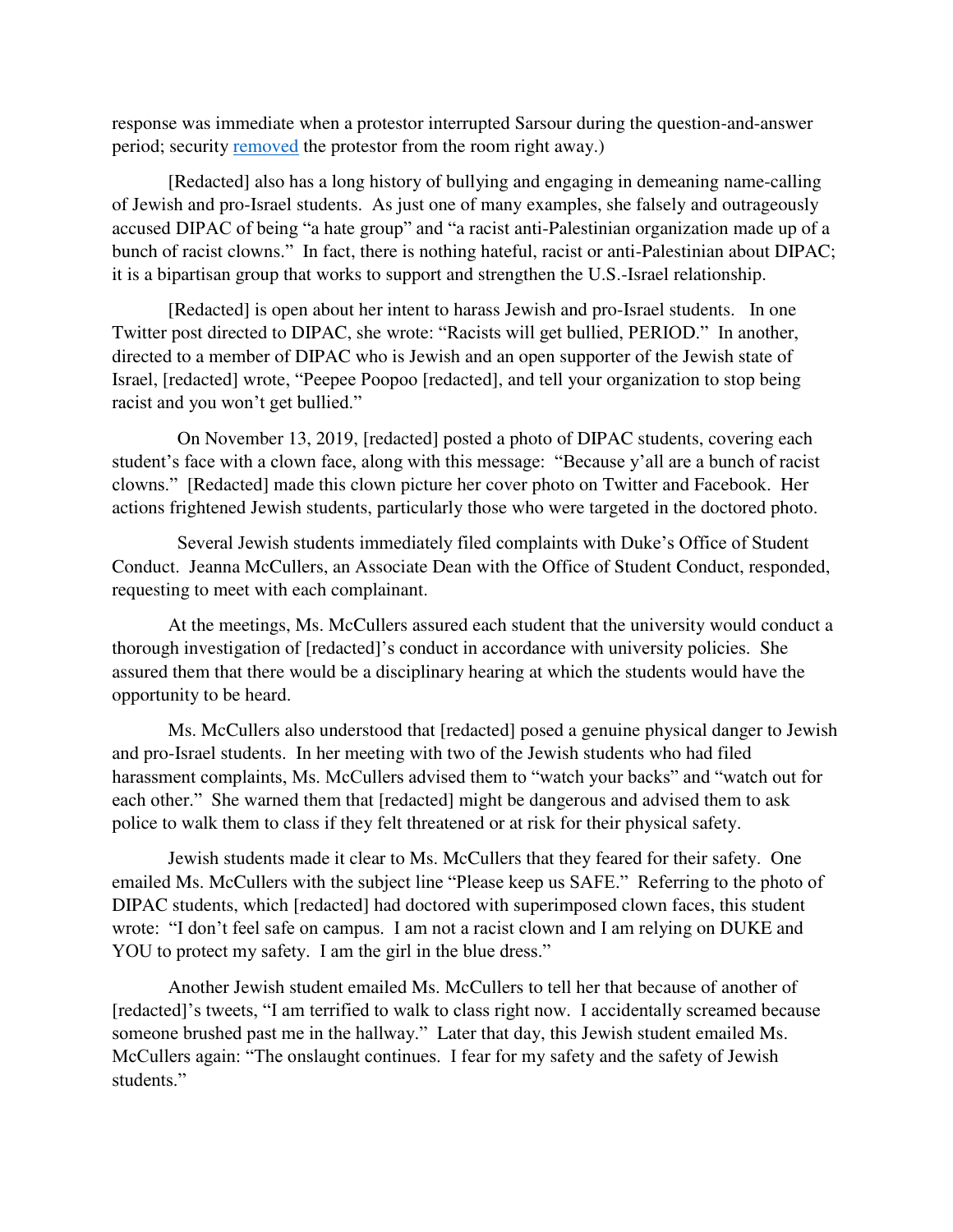As for [redacted], she showed no remorse for her harassing and bullying conduct and its harmful impact on Jewish students – even after the Office of Student Conduct intervened. In fact, she continued her bullying. On December 2, 2019, she tweeted: "So Duke's Office of Student Conduct reached out to me regarding this photo [of DIPAC students with clown faces] saying they want to talk. So I'm going to repeat myself again, f—k DIPAC and every Zionist on campus."

Ominously, [redacted] let Jewish students know that her harassment would not stop and would get worse. On the same day, she tweeted, "Stay tuned for Apartheid Week next semester [a reference to SJP's annual "Israeli Apartheid Week," during which Israel is viciously and unrelentingly demonized with false accusations, and SJP speakers call for Israel's destruction]. Y'all haven't seen anything from me yet." Jewish and pro-Israel students justifiably worried about what [redacted] could do next and whether she was threatening physical violence.

One of the Jewish students who filed a harassment complaint emailed Ms. McCullers again, to let her know that [redacted] "continues to harass us . . . I continue to feel unsafe on this campus."

Still, Duke took no action to put a stop to the harassment and assure Jewish students' safety. Ms. McCullers responded to the email, apologizing that "this matter is taking longer than anticipated and it continues to negatively affect you." She also said, "Our office will continue to review and assess this situation for potential policy violations" and urged the student to "continue to keep me updated."

On December 5, 2019, Ms. McCullers emailed the Jewish students who had filed harassment complaints, notifying them of the following: "Our office has reviewed this matter and **taken the action deemed appropriate**. We will continue to monitor this situation moving forward" [emphasis added].

Ms. McCullers' email said nothing about the action that her office had taken to stop the harassment and ensure Jewish students' safety and well-being. Ms. McCullers did not explain why Duke had failed to hold the disciplinary hearing she had promised, where the complainants would have the opportunity to be heard. University policies required the protocol. "Monitoring this situation" was a useless and ineffectual response. When students followed up with Ms. McCullers, she did not explain.

One Jewish student's follow-up email to Ms. McCullers said, "I'm really beginning to feel helpless and lose hope. This campus still feels hostile to me." In an email, another Jewish student expressed justifiable concern that the harassment and intimidation rendered Jewish and pro-Israel students afraid to express their Jewish identity and support for Israel: "As long as students feel that intimidation and harassment are potential outcomes for publicly speaking on this issue [i.e., Israel], many will inevitably weigh the cost-benefit calculation of participating in discussion and decide that the costs outweigh the benefits."

Not surprisingly, Duke's inaction emboldened [redacted] and the threats against Jewish and pro-Israel students became even more menacing. On December 16, 2019, she tweeted: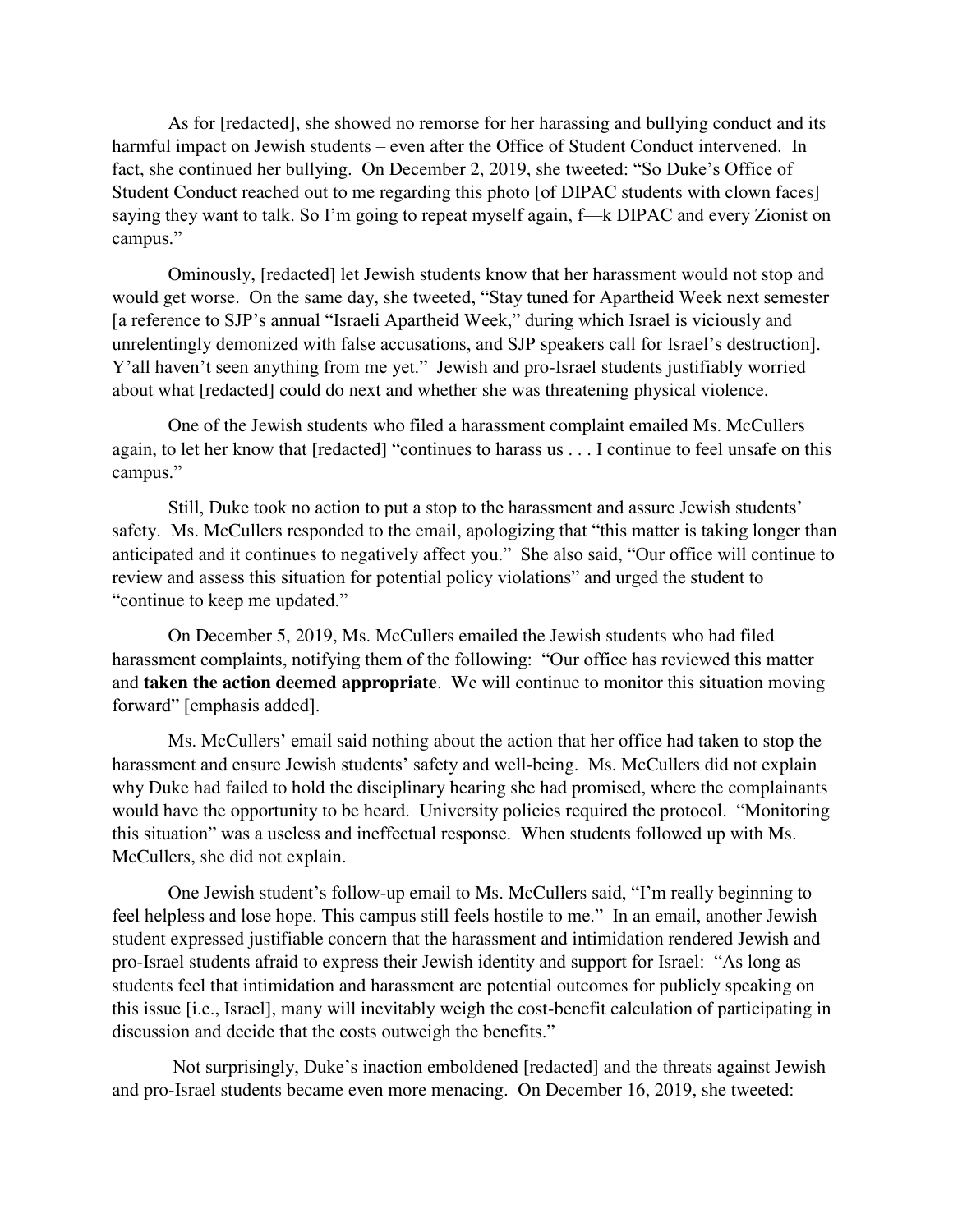"Dear DIPAC, I am honored to be one of these 'certain students' who is vicious in attacking racist organizations like yours. And I will continue to viciously attack y'all. Best, [redacted]." On the same day, she tweeted a message that strongly suggested that her verbal assaults would escalate to actual deadly violence:

Me before college: confused about my political identity, adopted centrism, "we really need to hear both sides[.]"

After coming to college:

Following these words, [redacted] posted a photo of a woman pointing a gun. The woman pictured was [redacted].

On December 18, 2019, [redacted] tweeted another picture of a woman pointing a gun, with this message: "Now I have to go present these aa [sic] evidence that I'm not a terrorist and that it's a viral meme. I hate y'all so much."

Whether [redacted] used a viral meme was irrelevant. The message and impact were clear: [redacted] was still threatening deadly violence and causing Jewish students justifiable fear for their physical safety. Yet still, Duke did not take action, as its own policies mandate. On December 19, 2019, [redacted] tweeted, "For now I'm good since **no action will be taken against me**" [emphasis added].

Because Duke imposed no consequences on [redacted], her harassment continued. On January 22, 2020, she bragged on Twitter about her bullying of Jewish and pro-Israel students – disparagingly referring to them as "racist clowns." She also suggested that more bullying was to come. We understand that at some point, [redacted] made her Twitter account private, which means that only her followers could see what she was posting. Her private posts may be even more hateful, threatening and dangerous.

Jewish students remain fearful. They are afraid to express their Jewish identity and their support for Israel. They are afraid for their physical safety. They also feel betrayed by their university for failing to protect them, as Title VI, the Resolution Agreement, and Duke's own policies require.

## Duke has Ignored Abhorrent Anti-Semitic Threats and Harassment in Violation of Its Own Policies

Duke's [policies](https://registrar.duke.edu/sites/default/files/bulletins/DCS%20Guide%20Full%202019-2020.pdf) could not be clearer: "Threat[s] of physical violence against a person or group" or "any action that endangers the health, safety, or welfare of a person or group" are strictly prohibited. Although [redacted] plainly violated this policy, the university ignored the violation and imposed no consequences.

In addition, "[h]arassment of any individual for any reason is not acceptable at Duke University." The policies distinguish harassment from "behavior that, even though unpleasant or disconcerting, is appropriate to the carrying out of certain instructional, advisory, or supervisory responsibilities."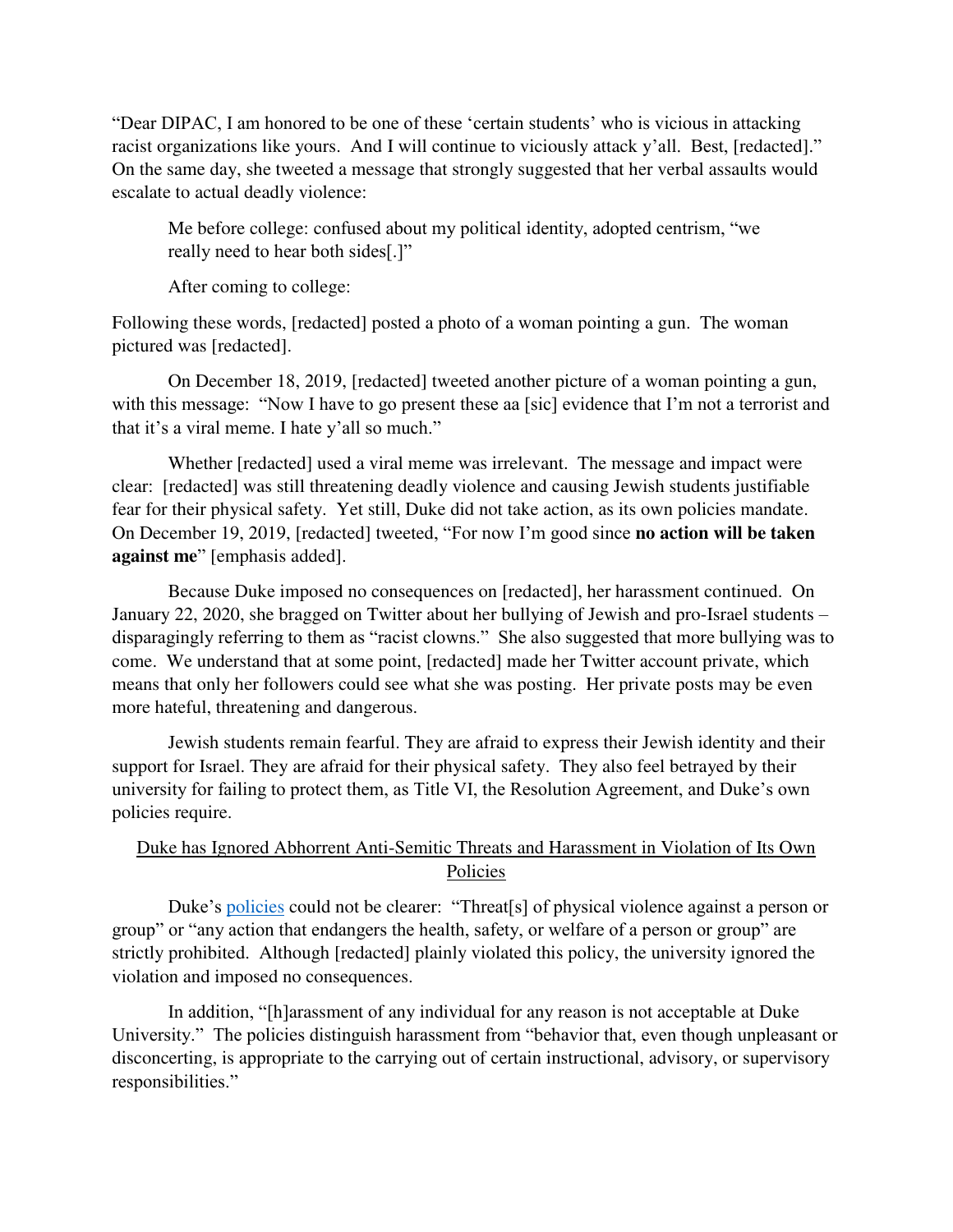Duke defines harassment as including visual and electronic conduct "that is so severe, persistent, and/or pervasive that it alters the conditions of education, employment or participation in a program or activity, thereby creating an environment that a reasonable person in similar circumstances and with similar identities would find hostile, intimidating, or abusive." In short, harassment is exactly the kind of conduct that [redacted] has been engaging in, creating a hostile, intimidating and abusive environment for Jewish and pro-Israel students.

Duke's policies identify four means by which alleged violations of university policies may be resolved: mediation, arbitration, alternative/informal resolution (for misconduct in the residence halls), and disciplinary action. Each one mandates a process before a neutral third party, so that cases can be fairly and effectively resolved and the parties have the opportunity to be heard.

The policies provide that "In order for a case to be referred for disciplinary action, there must be sufficient information to believe that a policy violation may have occurred and that the alleged individual/group may be responsible." That standard was plainly met here, as Associate Dean McCullers assured all the students who filed harassment complaints against [redacted] that there would be a disciplinary hearing at which they would be heard. Yet Duke reneged on that promise and failed to follow its own protocol.

Duke also failed to comply with its obligation to immediately protect the Jewish students whose safety and well-being were in jeopardy, even before the investigation of [redacted]'s conduct could be completed and the matter resolved. Duke's [policies](https://registrar.duke.edu/sites/default/files/bulletins/DCS%20Guide%20Full%202019-2020.pdf) authorize the Office of Student Conduct to place "interim measures" on a student "to protect the health, safety, or welfare of the university community or any member of it." Such measures might include "a 'no contact order,' removal of privileges, removal from or relocation within the residential community, and suspension of activity." The policies even authorize an interim suspension.

Ms. McCullers herself clearly recognized that [redacted] was a danger to Jewish students and that they needed protection, urging Jewish students to "watch your backs" and "watch out for each other." Yet the Office of Student Conduct failed to impose any interim measures to protect Jewish students' safety and well-being.

Had Duke followed its own policies and proceeded with disciplinary action, the university could have imposed a number of sanctions on [redacted], which would have addressed her harassing and threatening behavior, and assured the safety and well-being of Jewish students. Available sanctions include, but are not limited to, expulsion, degree revocation, suspension, a no contact order, and a fine. [Redacted] could also be required to seek a mental health assessment and treatment.

Duke's policies also provide that if "a violation was motivated in part or whole by race, color, religion, national origin" and several other categories – as [redacted]'s anti-Semitic, anti-Israel harassment was – then a more stringent sanction should be imposed. But Duke imposed no sanctions whatsoever.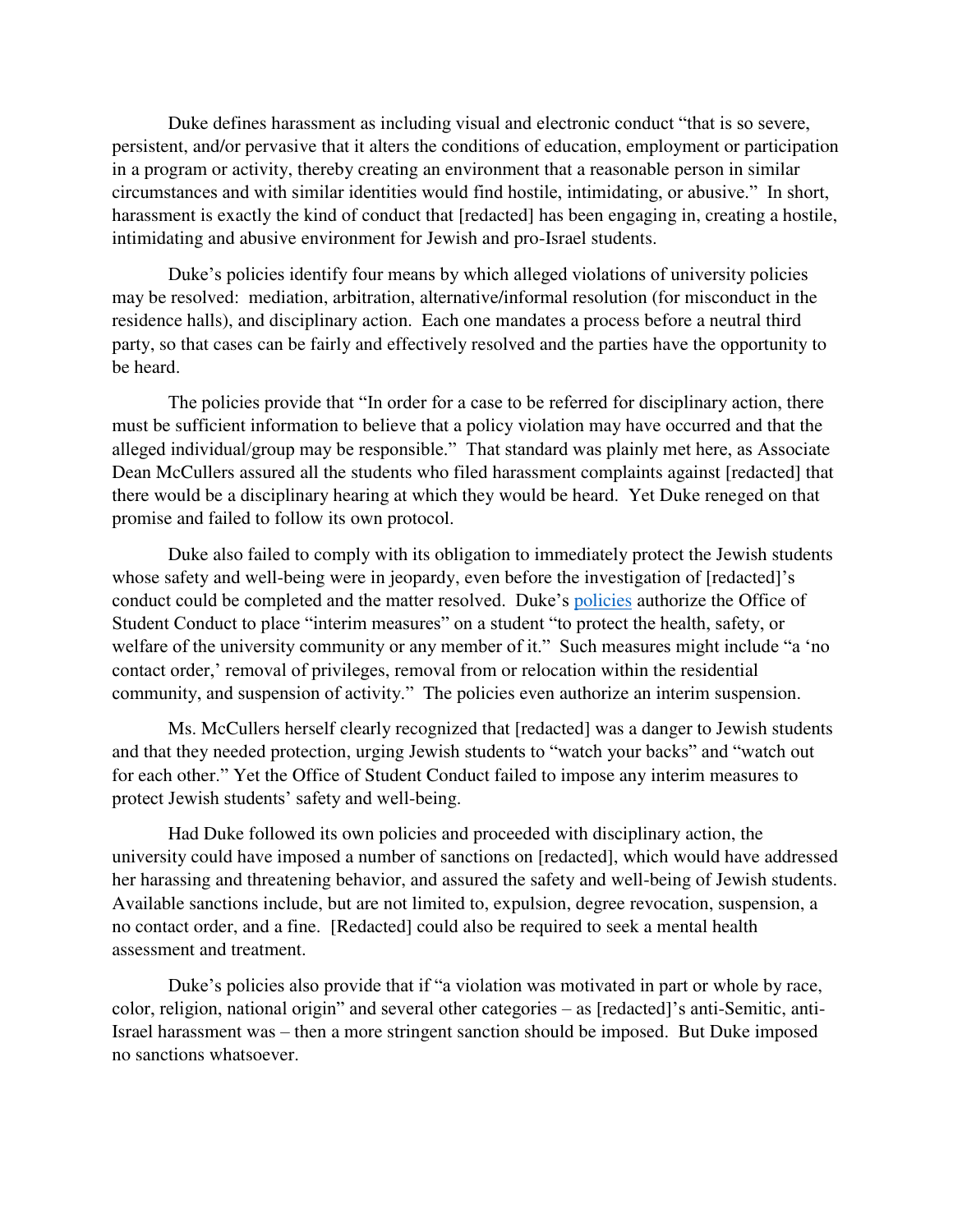Instead, the university disgracefully sent the message to Jewish students that *they* had a problem that they should address. Some Jewish students whom [redacted harassed were encouraged to seek mental health counseling. They did not need mental health counseling. They needed their university to live up to its moral and legal obligations to provide a non-hostile learning environment and protect their emotional and physical safety and well-being.

### Duke Failed to Schedule the Meeting Required by the Resolution Agreement

Duke did not even schedule the meeting required by the Resolution Agreement, which was supposed to give students, faculty and staff the opportunity to discuss incidents of anti-Semitic harassment, so that the university could address them. The Jewish students who complained to the university are leaders of DIPAC. If Duke had complied with this requirement and scheduled the meeting, these students would and should surely have known about it.

### Duke Must Be Held Accountable for Allowing a Hostile Anti-Semitic Environment

OCR should be aware that [redacted] – a student who makes it clear that she relishes mocking, bullying and threatening other students for their identity and beliefs, and is contemptuous of Duke's institutions and policies, is a Duke "University Scholar." She is the beneficiary of an incredibly generous University Scholarship that funds her four years of undergraduate education at Duke. Her scholarship is valued at more than \$250,000.00, and it covers full tuition, room, board and all mandatory fees.

Given [redacted]'s harassment, her threats of deadly violence, her menacing taunts about what she might do in the future, and her total lack of remorse for all her horrific conduct, it is disgraceful that Duke did not withdraw the scholarship and expel [redacted] immediately. Those are the consequences she deserved.

Reportedly, [redacted] is graduating this spring. Duke's inaction strongly suggests that university officials are simply awaiting the semester's end, anticipating that once [redacted] graduates, the university will be relieved of its responsibility for this student's misconduct.

The problem at Duke is not simply its tolerance of a student who is harassing and physically threatening Jewish and pro-Israel students. At least two Duke employees are contributing to creating a hostile anti-Semitic learning environment, and the university is tolerating them, too.

One employee, [redacted], a Duke graduate who has since held a number of positions at the university, is an open and admiring fan on Twitter of [redacted]'s harassing behavior. For example, in one tweet, he mocked how threatened and harassed Jewish and pro-Israel students were feeling, posting, "now I can't wait for the inevitable op-ed: 'they said incredibly hurtful things about me online. on twitter, they said peepee poopoo.'"

Another employee named [redacted], an [redacted] at Duke University Press, reportedly participated in the disruption of the Tzipi Livni event and staffed SJP's so-called anti-Israel "apartheid wall" last spring while SJP members were in class. [Redacted] has a long and welldocumented record of supporting terrorists, whitewashing terrorism, perpetuating anti-Semitic